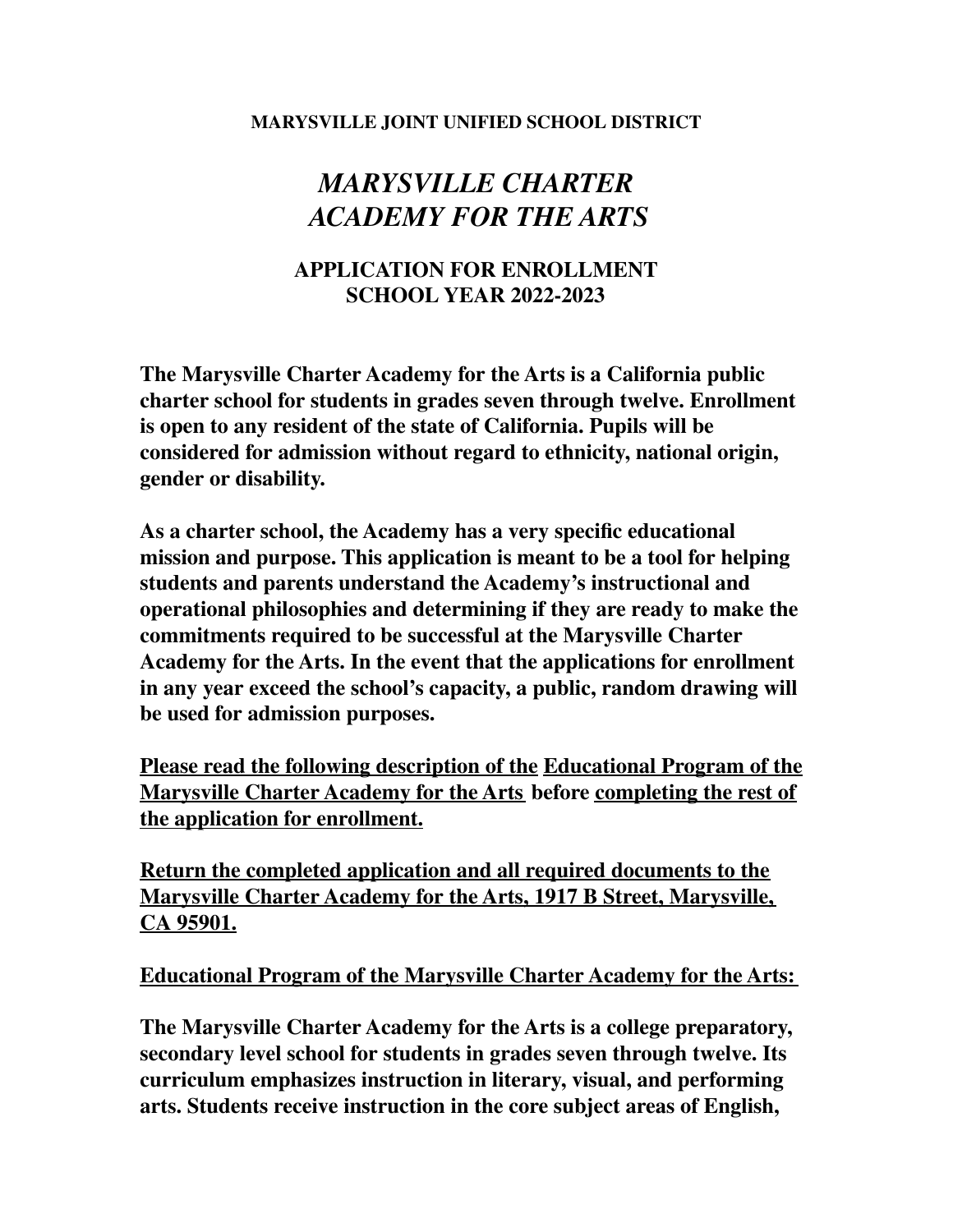**math, science and social science as well as specialized instruction in a wide variety of the arts. Instruction in the core subject areas is primarily interdisciplinary, thematic and integrates the arts whenever feasible.**

**Instruction in all subject areas occurs primarily through project-based learning. Project-based learning is an innovative model for teaching and learning that focuses on the central concepts and principles of a discipline, involves students in problem-solving investigations and other meaningful tasks, allows students to work autonomously and collaboratively to construct their own knowledge, and culminates in realistic products, demonstrations and presentations. Project-based learning is a method well suited for teaching the creative arts as well as the core curriculum subjects. Assessment of students in all subject areas focuses on the products, portfolios and presentations created by students while also including traditional evaluation methods where appropriate. Students will be held accountable for the same standards of achievement and course completion as all students in the Marysville Joint Unified School District.**

**At the Marysville Charter Academy for the Arts students learn to use and apply appropriate technology throughout the academic and creative arts curriculum. They are taught how to operate computers and are expected to utilize computer applications effectively throughout their project-based learning program.**

**High school students are encouraged to identify and develop a specific area of study within the field of creative arts. They create an academic and career plan that includes current and future studies and applications in their area of specialty. Student academic plans include activities that extend learning beyond the walls of the classroom and into the community.**

**The Marysville Charter Academy for the Arts also serves as a vehicle for school and community connection. Charter school students are expected to participate in local artistic endeavors such as music, dance and dramatic presentations. Students are also expected to provide service to the community in support of artistic endeavors in schools and**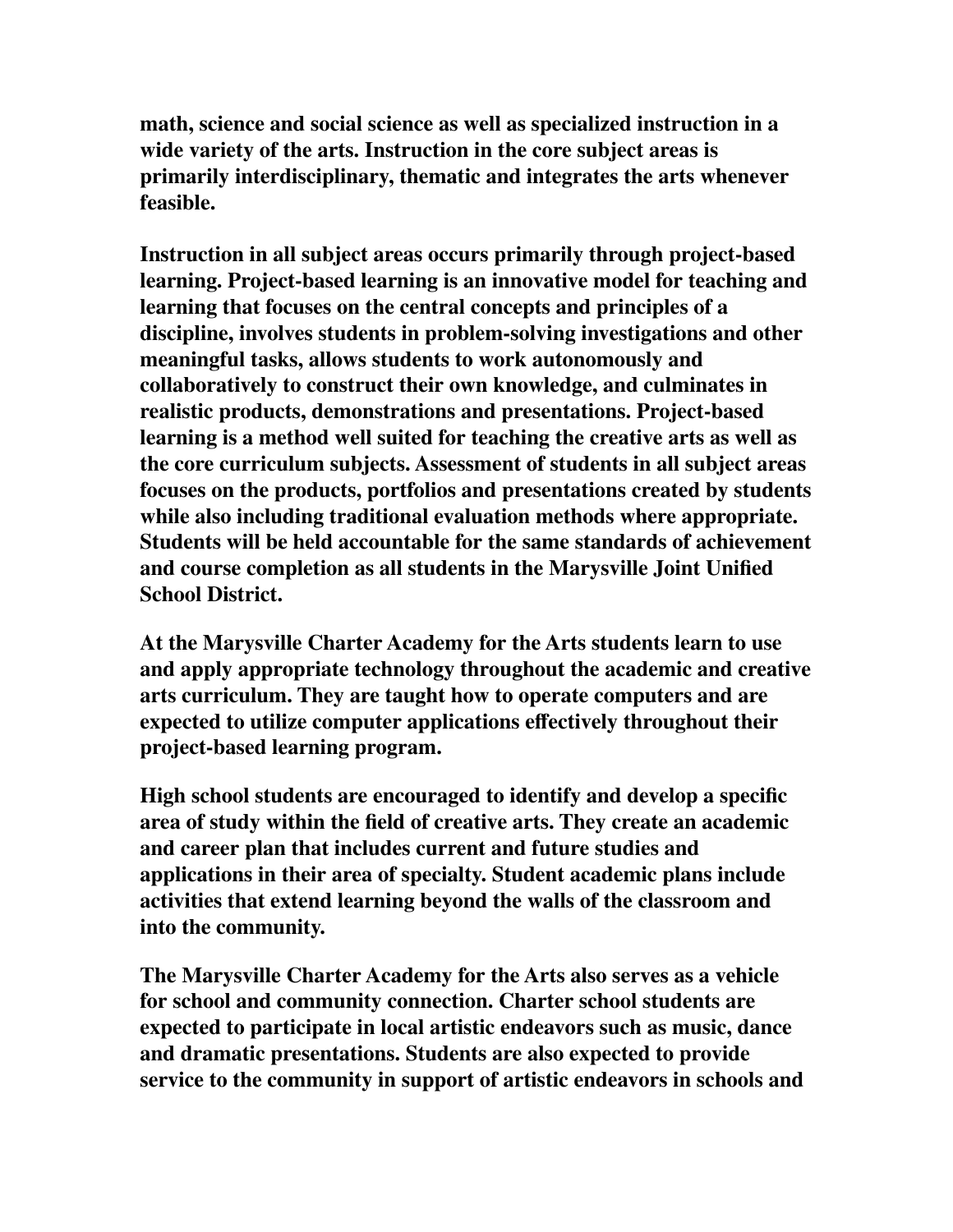**community organizations. Students of all cultures are encouraged to enroll in the school.**

**Students at the Academy are expected to develop personal responsibility, skills for productive work in artistic pursuits and careers, and the ability to be a lifelong learner. The Marysville Charter Academy for the Arts vision and focus therefore creates an environment for students to become responsible, cooperative and creative learners, ready for the 21 st century."**

**STUDENT NAME (as stated on birth certificate)**

| <b>BIRTH DATE</b> ________________          |  |
|---------------------------------------------|--|
| <b>CURRENT GRADE IN SCHOOL ____________</b> |  |
| <b>GRADE APPLYING FOR ___________</b>       |  |
| LAST SCHOOL ATTENDED ____________________   |  |
|                                             |  |
|                                             |  |
| MAILING ADDRESS                             |  |
| HOME PHONE __________________               |  |
| WORK/MESSAGE PHONE ________________         |  |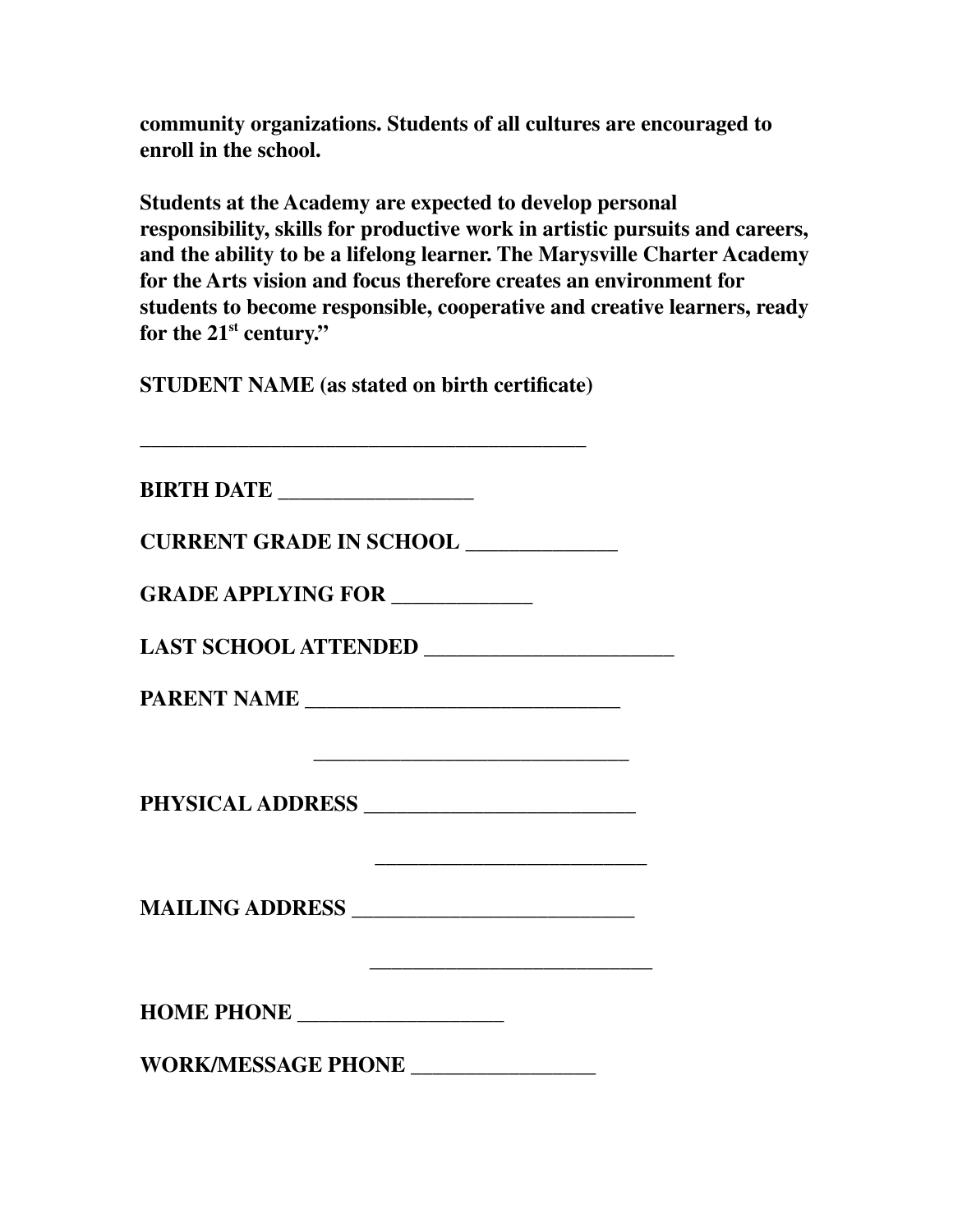**The Marysville Charter Academy for the Arts solely offers a college preparatory academic program for its students. Students are expected to be responsible, self-disciplined, highly motivated learners. We ask that parents provide the following information to demonstrate their son or daughter's ability or potential to work at grade level. Our purpose is not to be exclusive but rather ensure that this is the right educational placement for your son or daughter. If you do not have copies of any of these documents, they are generally available at your student's last school of attendance.**

- **● Copy of current immunization records (including Tdap verification)**
- **● Copy of complete report card from the most recent academic year or the most recent high school transcript**
- **● Copy of student discipline record or statement from current school's administrator**
- **● Completed Inter/Intra District Transfer Agreement**
- **● Handwritten statement from student, maximum of one page, stating reasons for wanting to attend the Academy, interest and/or experience in the arts, & level of computer proficiency**

**The following items are optional but highly recommended to demonstrate potential to be successful, especially if the student has struggled academically in school:**

- **● Letter of recommendation from teacher or administrator from previous school of attendance, or community member who has worked with the student**
- **● Copy of the most current standardized testing report or recent math and reading diagnostic testing results**
- **● Copy of qualification documents for special programs, i.e. Gifted and Talented Program (GATE), Resource Program (RSP), American Indian Education, English Language Learner**
- **● Student portfolio or collection of work samples from most recent academic year**

**Parents of all students are expected to contribute a minimum of 20 hours of service per family to the school each academic year and/or take an active role in supporting the instructional process. Your signature below indicates your understanding of and agreement to meet the intent of this commitment.**

**Parent Signature \_\_\_\_\_\_\_\_\_\_\_\_\_\_\_\_\_\_\_\_\_\_\_\_\_\_\_\_\_\_\_\_\_**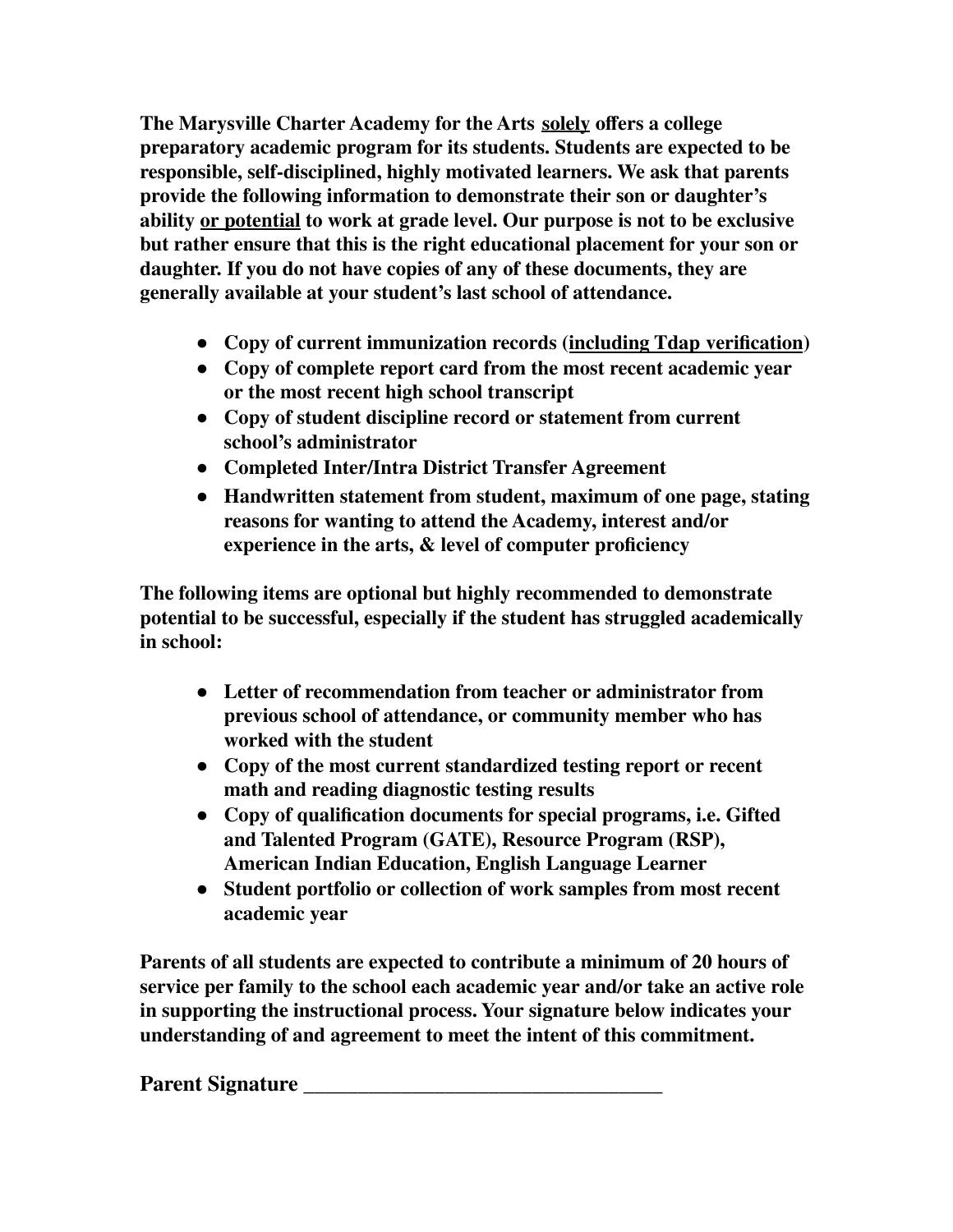| Inter-District Transfer (Outside District)                                                                                                                                                                                                                                                                                                                                                                                               |                                |                                                                                                                 | Intra District Transfer (School in District) |
|------------------------------------------------------------------------------------------------------------------------------------------------------------------------------------------------------------------------------------------------------------------------------------------------------------------------------------------------------------------------------------------------------------------------------------------|--------------------------------|-----------------------------------------------------------------------------------------------------------------|----------------------------------------------|
|                                                                                                                                                                                                                                                                                                                                                                                                                                          | School Year Requested          |                                                                                                                 |                                              |
| Student's Name:<br>(Please Print)<br>Last                                                                                                                                                                                                                                                                                                                                                                                                |                                | <b>First</b>                                                                                                    |                                              |
| Parent/Guardian Name: Name and Second Contract and Second Contract of the Contract of the Contract of the Contract of the Contract of the Contract of the Contract of the Contract of the Contract of the Contract of the Cont                                                                                                                                                                                                           |                                |                                                                                                                 |                                              |
| Address:                                                                                                                                                                                                                                                                                                                                                                                                                                 |                                |                                                                                                                 |                                              |
| Number, Street, Apt. Number                                                                                                                                                                                                                                                                                                                                                                                                              |                                |                                                                                                                 | <b>Home Number</b>                           |
| City                                                                                                                                                                                                                                                                                                                                                                                                                                     | <b>Zip Code</b>                |                                                                                                                 | <b>Cell Number</b>                           |
|                                                                                                                                                                                                                                                                                                                                                                                                                                          |                                |                                                                                                                 |                                              |
|                                                                                                                                                                                                                                                                                                                                                                                                                                          |                                | 2. District and School of Residence: http://www.com/2010/2010/2010                                              |                                              |
|                                                                                                                                                                                                                                                                                                                                                                                                                                          |                                | 3. Requested District and School to Attend: The Contract of Attendent Contract of Attendent Contract Oriental A |                                              |
| Did your child previously attend school in #3?                                                                                                                                                                                                                                                                                                                                                                                           |                                | Yes<br><b>No</b>                                                                                                |                                              |
| If yes, how long? ____________ Was it under an Inter-District agreement?   Yes   No                                                                                                                                                                                                                                                                                                                                                      |                                |                                                                                                                 |                                              |
| Is your child currently under an expulsion or discipline contract?                                                                                                                                                                                                                                                                                                                                                                       |                                | Yes<br>No                                                                                                       |                                              |
| List any special programs in which your child is enrolled, i.e. (Special Education, GATE, etc.)                                                                                                                                                                                                                                                                                                                                          |                                |                                                                                                                 |                                              |
| Please check reason(s) for request:     Child Care     Parent Employment   Personal Preference<br><b>Continued Education</b>                                                                                                                                                                                                                                                                                                             | <b>Relocation of residence</b> | Other:                                                                                                          |                                              |
|                                                                                                                                                                                                                                                                                                                                                                                                                                          |                                |                                                                                                                 |                                              |
| I understand that an inter-district Attendance Agreement is conditional upon: 1) The student obeying school<br>rules and maintaining 96% attendance and passing all courses. 2) Class sizes not exceeding maximum allowed by<br>statute or contract. The student is subject to change to another school or termination of the agreement if any of<br>these conditions occur. Transportation is the responsibility of the parent/student. |                                |                                                                                                                 |                                              |
|                                                                                                                                                                                                                                                                                                                                                                                                                                          |                                | For Official Use Only                                                                                           | Date:                                        |
| Parent/Guardian Signature:<br>Date Received:<br>♦ Hand Carried<br><u>SENDING SCHOOL</u><br>♦ Approved<br>♦ Denied                                                                                                                                                                                                                                                                                                                        | $\Diamond$ Mailed              | Date Processed:<br>$\Diamond$ Faxed<br><u>RECEIVING SCHOOL</u><br>$\Diamond$ Approved                           | $\Diamond$ Emailed<br>♦ Denied               |
| Principal<br><b>SENDING DISTRICT</b><br>$\Diamond$ Approved<br>♦ Denied                                                                                                                                                                                                                                                                                                                                                                  | Date                           | Principal<br><b>RECEIVING DISTRICT</b><br>$\Diamond$ Approved                                                   | Date<br>♦ Denied                             |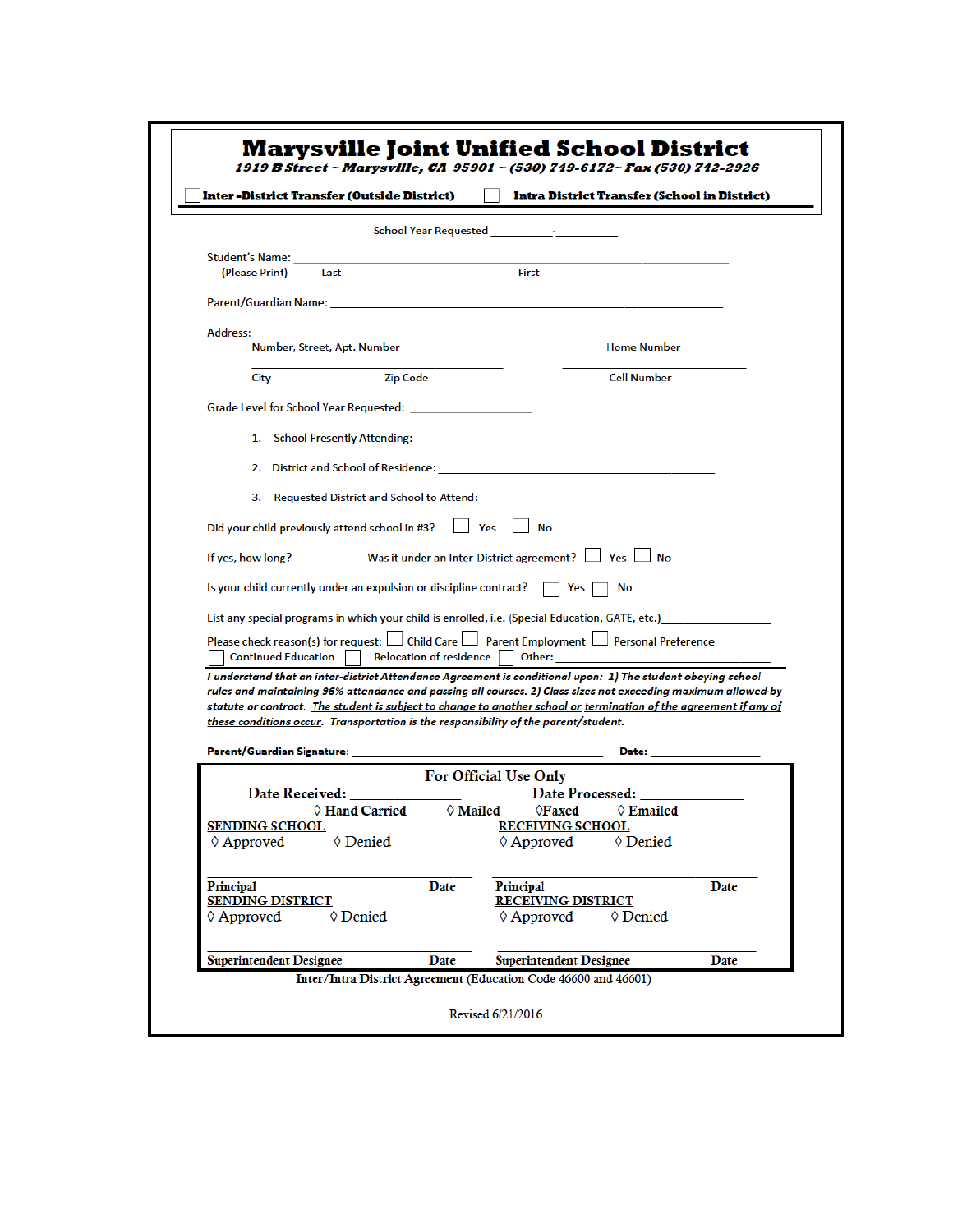**An orientation/interview with both student and parent(s) is required to complete the application process. Students in the tenth, eleventh and twelfth grade may also be asked to demonstrate their artistic skills, present a portfolio of artwork or make evident a strong and well-defined interest in the arts. Applicants for the Marysville Charter Academy for the Arts will be contacted to set up a convenient time for this orientation/interview and/or audition. In addition, an Individual Education Plan (IEP) meeting may be necessary to discuss a change of placement for any special education student.**

**As part of the orientation/interview process, students and parent(s) will review the Academy's student handbook, policies and procedures on attendance, discipline, academic achievement, assessment, transportation, and health and safety to ensure that they understand the policies and expectations of the school.**

**Thank you for taking the time to complete this application. If you have questions about the application process or the items required, please contact Tim Malone, Principal, or Anjelica Zermeno, Head Counselor at 749-6157.**

**While we understand that this application process can seem intimidating, it is not our intent to exclude any student seriously interested in attending the Marysville Charter Academy for the Arts, regardless of artistic talent or experience. If you and your child understand and agree with the instructional philosophies and educational program of the Academy, we want you to be a part of our community. Again, thank you for taking the time to complete this application.**

**Return the completed application, Inter/Intra District Transfer Agreement, and all required documents to the Marysville Charter Academy for the Arts, 1917 B Street, Marysville, CA 95901.**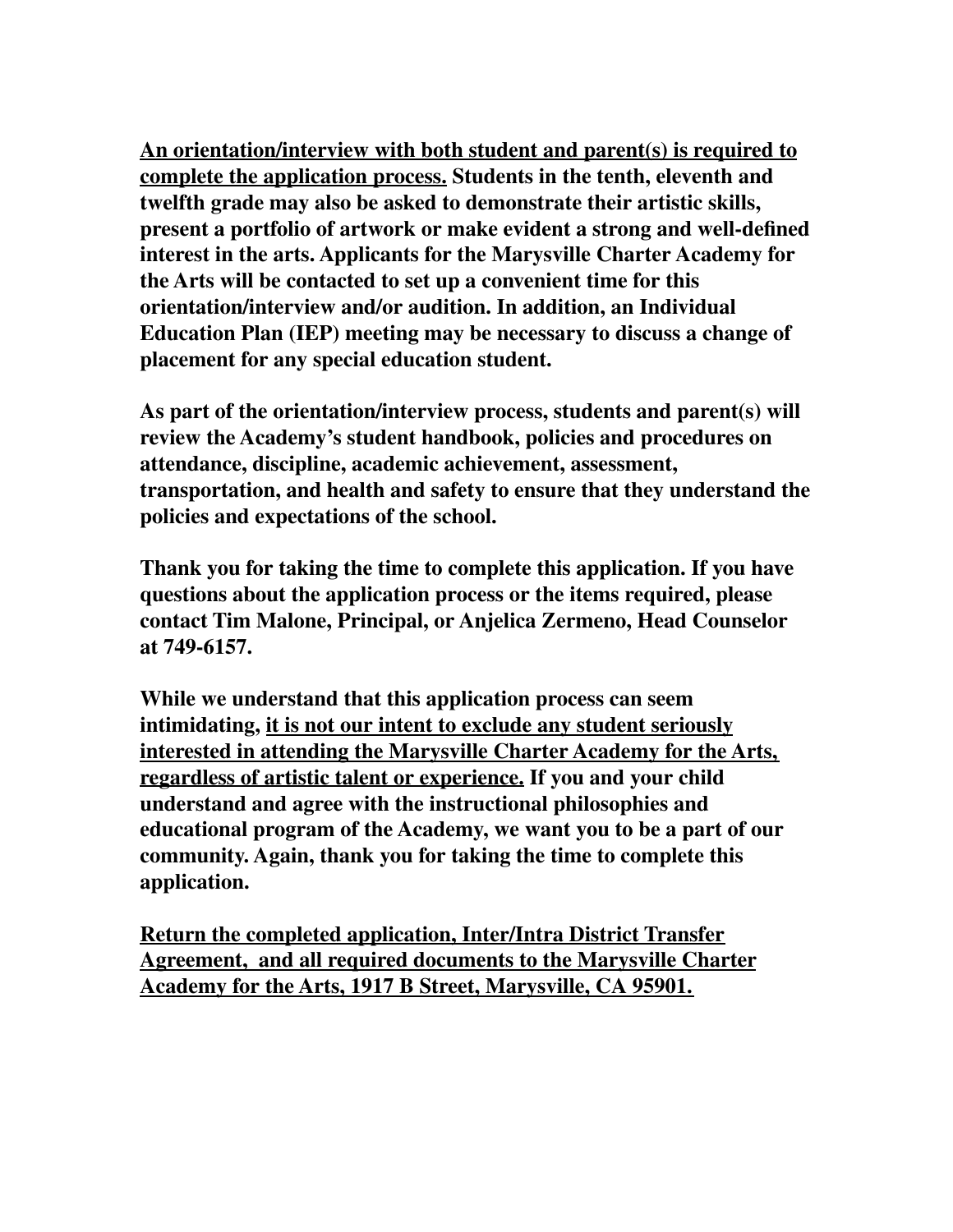## **Marysville Charter Academy for the Arts Course Selection 2022-2023**

**DIRECTIONS:** 1) First refer to the Grade Level List and High School Graduation Requirements below to determine your required grade level core classes. Put a check by each required grade level core class in the appropriate department (i.e. English/Language Arts). 2) Next pick a minimum of eight (8) elective classes from the course list in addition to your checked required courses. Please number the electives in your order of preference, one through eight. Detailed class descriptions can be found on the school website: [www.charter.mjusd.com](http://www.charter.mjusd.com).

#### **SEVENTH GRADE REQUIRED CLASSES**

**English 7 Science 7 Social Science 7 Math 7 Physical Education Study Skills**

#### **EIGHTH GRADE REQUIRED CLASSES**

**English 8 Science 8 Social Science 8 Math 8 Physical Education**

#### **HIGH SCHOOL GRADUATION REQUIREMENTS (10 credits = 1 year)**

| <b>Subject</b>                           | <b>Credits required</b>   | <b>Recommended Grade Level</b>       |
|------------------------------------------|---------------------------|--------------------------------------|
| English 9, 10, 11, 12                    | 40                        | 9th, 10th, 11th, 12th                |
| <b>Biology (Living Earth)</b>            | 10                        | <b>9th</b>                           |
| <b>Chemistry (Physical Science)</b>      | 10                        | 10th                                 |
| <b>Physics (Physical Science)</b>        | 10                        | 11 <sup>th</sup>                     |
| Math (Int. Math 1 or equivalent)         | 10                        | 8 <sup>th</sup> or 9 <sup>th</sup>   |
| Math (Int. Math 2 or equivalent)         | 10                        | $9th$ or $10th$                      |
| Math (Int. Math 3 or equivalent)         | 10                        | $10^{\text{th}}$ or $11^{\text{th}}$ |
| <b>World History</b>                     | 10                        | $10^{\text{th}}$                     |
| <b>United States History</b>             | 10                        | 11 <sup>th</sup>                     |
| <b>Civics</b>                            | 5                         | $12^{th}$                            |
| <b>Economics</b>                         | 5                         | 12 <sup>th</sup>                     |
| <b>Health</b>                            | 5                         | <b>9th</b>                           |
| <b>Careers/Computer Education</b>        | 5                         | <b>9th</b>                           |
| <b>Physical Education</b>                | 20                        | $9th$ and $10th$                     |
| <b>Visual &amp; Performing Arts/</b>     | 20                        | $9th$ through 12th                   |
| <b>Foreign Language/Career Technical</b> |                           |                                      |
| <b>Education</b>                         |                           |                                      |
| <b>Electives</b>                         | <u>40</u>                 | $9th$ through $12th$                 |
|                                          | <b>220 Total Required</b> |                                      |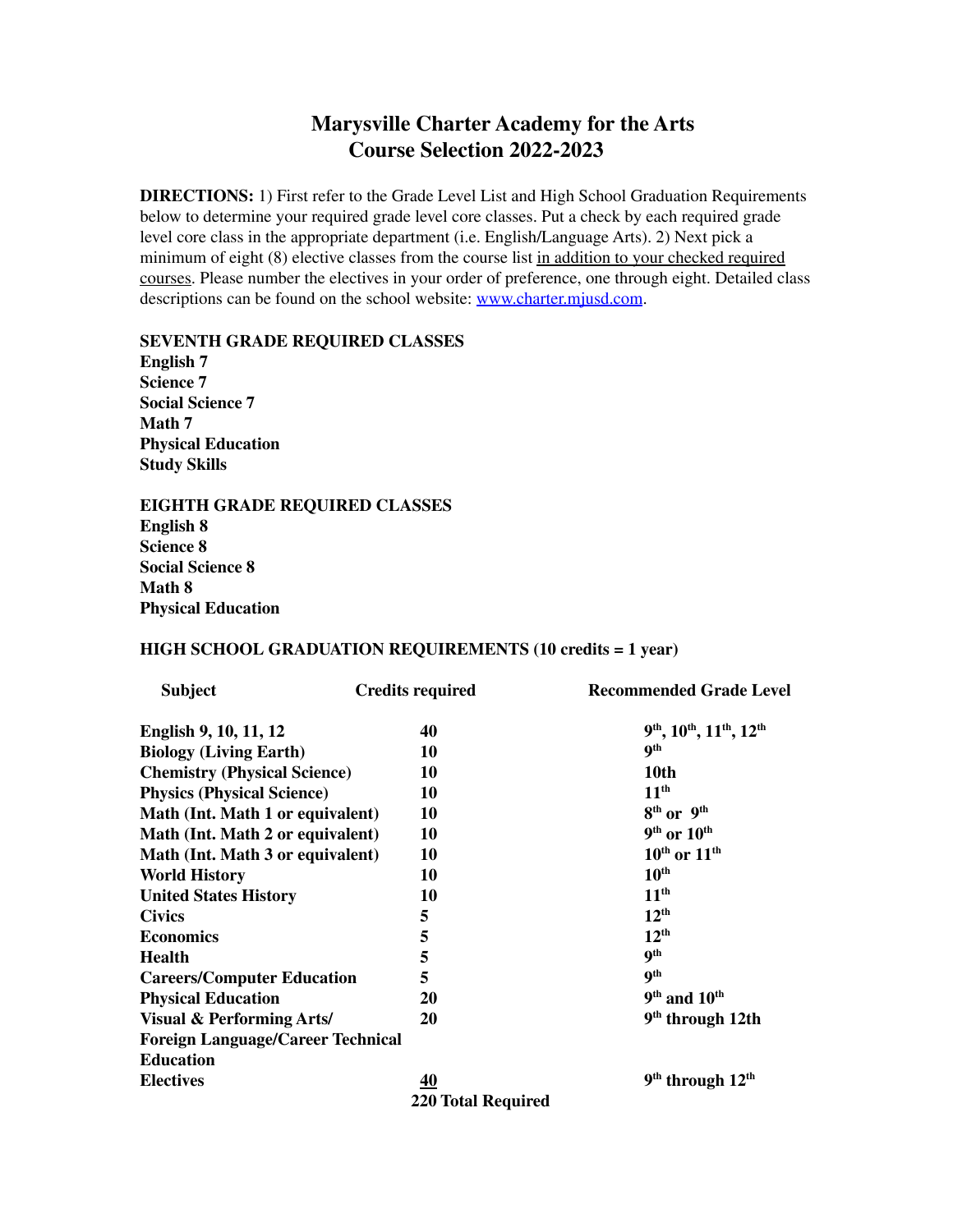# **ENGLISH/LANGUAGE ARTS**

- **\_\_\_\_\_ English 7**
- **\_\_\_\_\_ English 8**
- **\_\_\_\_\_ English 9-P**
- **\_\_\_\_\_ Honors English 9-P (A grade in English 8 required)**
- **\_\_\_\_\_ English 10-P**
- **\_\_\_\_\_ Honors English 10-P (Teacher recommendation required)**
- **\_\_\_\_\_ English 11-P**
- **\_\_\_\_\_ Honors English 11-P (Teacher recommendation required)**
- **\_\_\_\_\_ Advanced Placement English 11-P (Teacher recommendation required)**
- **\_\_\_\_\_ English 12-P**
- **\_\_\_\_\_ Advanced Placement English 12-P (Teacher recommendation required)**

#### **SCIENCE**

- **\_\_\_\_\_ Science 7**
- **\_\_\_\_\_ Science 8**
- **\_\_\_\_\_ Biology/Living Earth-P**
- **\_\_\_\_\_ Chemistry-P (Completion of Biology/Living Earth required)**
- **\_\_\_\_\_ Physics-P (Completion of Integrated Math 2 required)**
- **\_\_\_\_\_ Advanced Placement Environmental Science-P (Teacher recommendation required)**

### **MATHEMATICS**

- **\_\_\_\_\_ Math 7**
- **\_\_\_\_\_ Math 8**
- **\_\_\_\_\_ Integrated Math 1-P**
- **\_\_\_\_\_ Integrated Math 2-P**
- **\_\_\_\_\_ Integrated Math 3-P**
- **\_\_\_\_\_ Advanced Integrated Math 3/Pre-Calculus-P**
- **\_\_\_\_\_ Pre-Calculus-P**
- **\_\_\_\_\_ Advanced Placement Calculus-P**
- **\_\_\_\_\_ Math Support (By Grade Level)**

### **SOCIAL SCIENCE**

- **\_\_\_\_\_ History 7**
- **\_\_\_\_\_ History 8**
- **\_\_\_\_\_ World History-P**
- **\_\_\_\_\_ United States History-P**
- **\_\_\_\_\_ Civics-P (1 st semester)**
- **\_\_\_\_\_ Economics-P (2 nd semester)**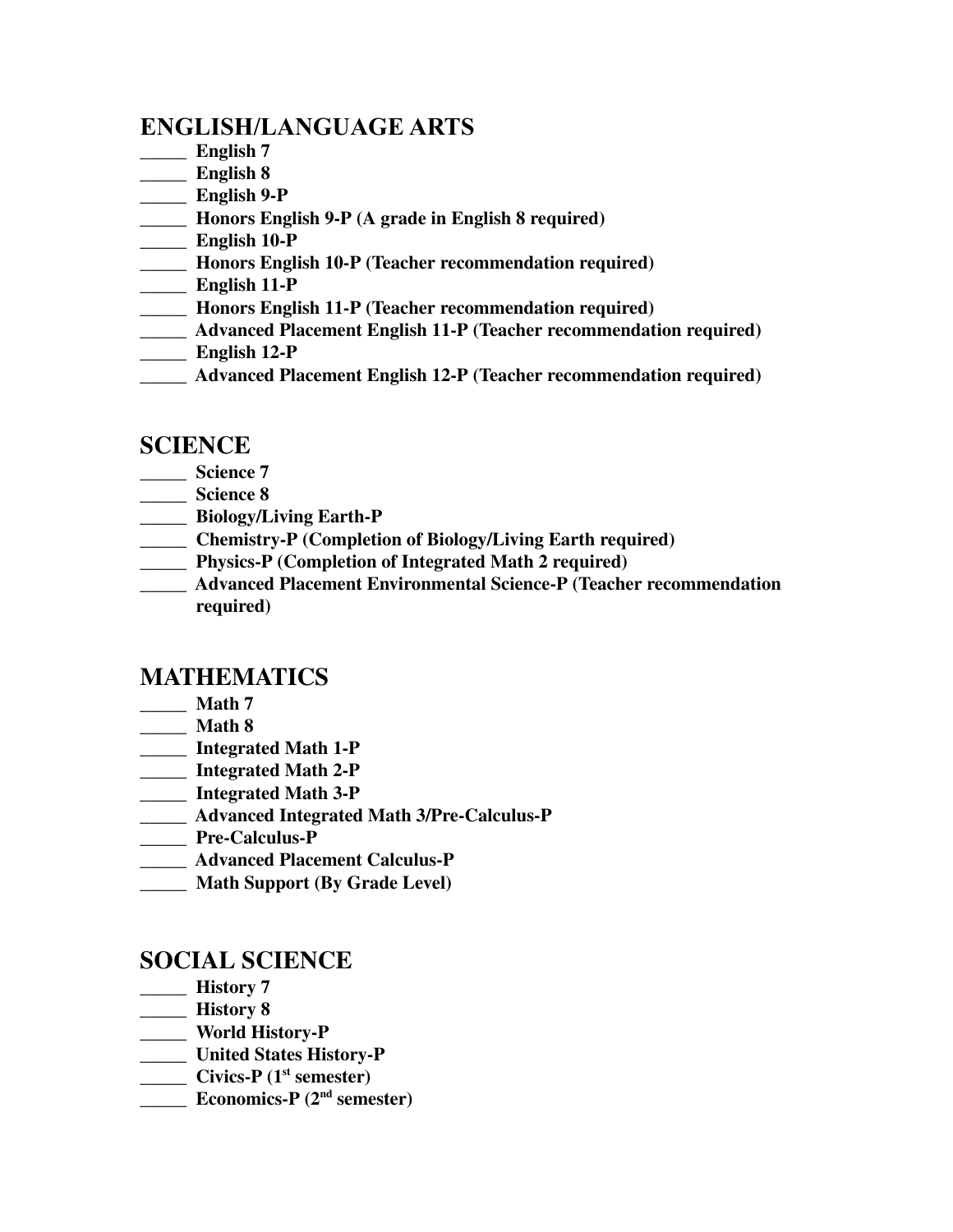### **CAREER TECHNICAL EDUCATION**

- **\_\_\_\_\_ Photography 1-P \_\_\_\_\_ Photography 2 \_\_\_\_\_\_ Photography 3**
- **\_\_\_\_\_ Graphic Arts 1**
- **\_\_\_\_\_ Graphic Design-P (Graphic Arts 2)**
- **\_\_\_\_\_ Newspaper**
- **\_\_\_\_\_ Yearbook (9-12 Grade only, Teacher recommendation required)**
- **\_\_\_\_\_ Technical Theater 1**
- **\_\_\_\_\_ Technical Theater 2 (Completion of Technical Theater 1 or equivalent)**

# **PHYSICAL EDUCATION**

- **\_\_\_\_\_ Dance Basics**
- **\_\_\_\_\_ Dance 1.5**
- **\_\_\_\_\_ Dance 2**
- **\_\_\_\_\_ Dance 3**
- **\_\_\_\_\_ Kuk Sool Won 1 (Self-defense, Martial Arts)**
- **\_\_\_\_\_ Kuk Sool Won 2 (Teacher recommendation required)**
- **\_\_\_\_\_ Kuk Sool Won 3 (Teacher recommendation required)**
- **\_\_\_\_\_ Yoga/Pilates**

### **FINE ARTS/DANCE**

- **\_\_\_\_\_ Intermediate Dance A-P (High School P.E. credits completion required)**
- **\_\_\_\_\_ Intermediate Dance B-P (High School P.E. credits completion required)**
- **\_\_\_\_\_ Advanced Dance-P (High School P.E. credits completion required)**

### **FINE ARTS/DRAMA**

- \_\_\_\_\_ **Intro to Drama 1-P (Beginning 7/8/9)**
- **\_\_\_\_\_ Drama 2-P (Intermediate, high school only)**
- **\_\_\_\_\_ Advanced Drama-P (advanced, high school only)**
- **\_\_\_\_\_ Musical Theater**

# **FINE ARTS/2D and 3D Art**

- **\_\_\_\_\_ Art 1-P (Beginning)**
- **\_\_\_\_\_ Art 2-P (Intermediate)**
- **\_\_\_\_\_ Art 3-P (Advanced)**
- **\_\_\_\_\_ Art 4-P (Advanced)**
- **\_\_\_\_\_ AP Studio Art-P (Drawing/Painting) (Teacher Recommendation Required)**
- **\_\_\_\_\_ AP Studio Art-P (2D) (Teacher Recommendation Required)**
- **\_\_\_\_\_ AP Studio Art-P (3D) (Teacher Recommendation Required)**
- **\_\_\_\_\_ Photography-P \_\_\_\_\_ Photography 2 \_\_\_\_\_\_ Photography 3**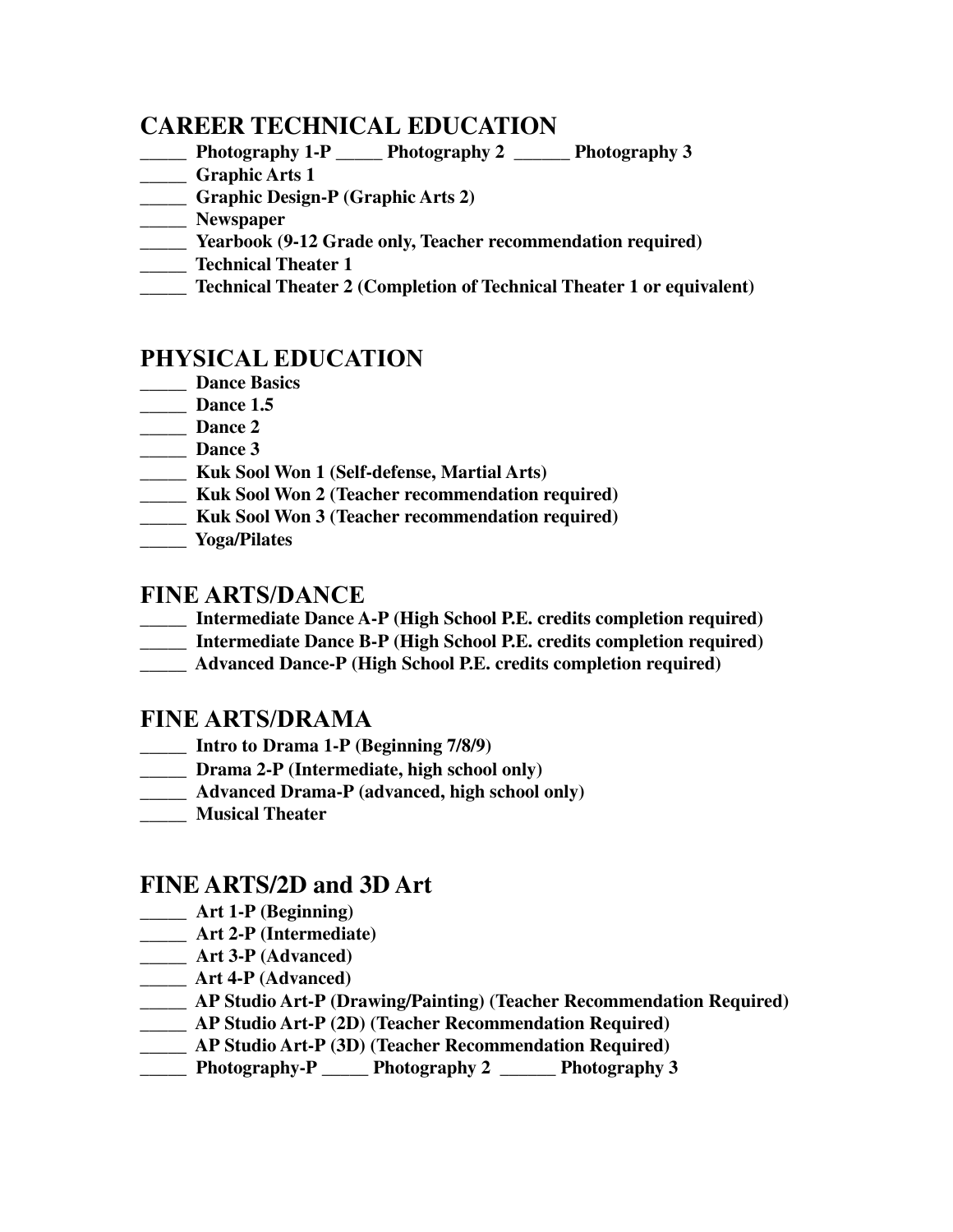# **FINE ARTS/MUSIC**

- **\_\_\_\_\_ Beginning Choir (7/8)**
- **\_\_\_\_\_ Concert Choir-P (Intermediate/Advanced)**
- **\_\_\_\_\_ Piano 1 (Beginning/Intermediate)**
- **\_\_\_\_\_ Advanced Piano**
- **\_\_\_\_\_ Drum Line**
- **\_\_\_\_\_ Beginning Band**
- **\_\_\_\_\_ Advanced Concert Band-P (Teacher recommendation/audition required)**
- **\_\_\_\_\_ Advanced Jazz Band-P (Teacher recommendation/audition required)**
- **\_\_\_\_\_ Guitar 1-P (Beginning)**
- **\_\_\_\_\_ Guitar 2 (Intermediate/Advanced)**
- **\_\_\_\_\_ Strings 1 (Beginning Violin, Cello, etc.)**
- **\_\_\_\_\_ Strings 2 (Intermediate)**
- **\_\_\_\_\_ Advanced Strings**
- **\_\_\_\_\_ Songwriting/Music Theory**
- **\_\_\_\_\_ Advanced Placement Music Theory-P (Teacher Recommendation Required)**

# **STATE REQUIREMENTS (9 th Grade and above)**

- **\_\_\_\_\_ Health**
- **\_\_\_\_\_ Careers**

# **WORLD LANGUAGES**

- **\_\_\_\_\_ Spanish 1-P**
- **\_\_\_\_\_ Spanish 2-P**
- **\_\_\_\_\_ Spanish 3/4-P**
- **\_\_\_\_\_ Advanced Placement Spanish Language-P**

### **ELECTIVES**

- **\_\_\_\_\_ Creative Writing \_\_\_\_\_ Advanced Creative Writing-P**
- **\_\_\_\_\_ Study Skills (Required for 7 th Grade)**
- **\_\_\_\_\_ Study Hall (8 th -12 th Grade)**
- **\_\_\_\_\_ Office Practice (Administrative recommendation required)**
- **\_\_\_\_\_ Teacher Assistant (Grades 10-12, Teacher recommendation required)**
- **\_\_\_\_\_ Math Support (By Grade Level)**